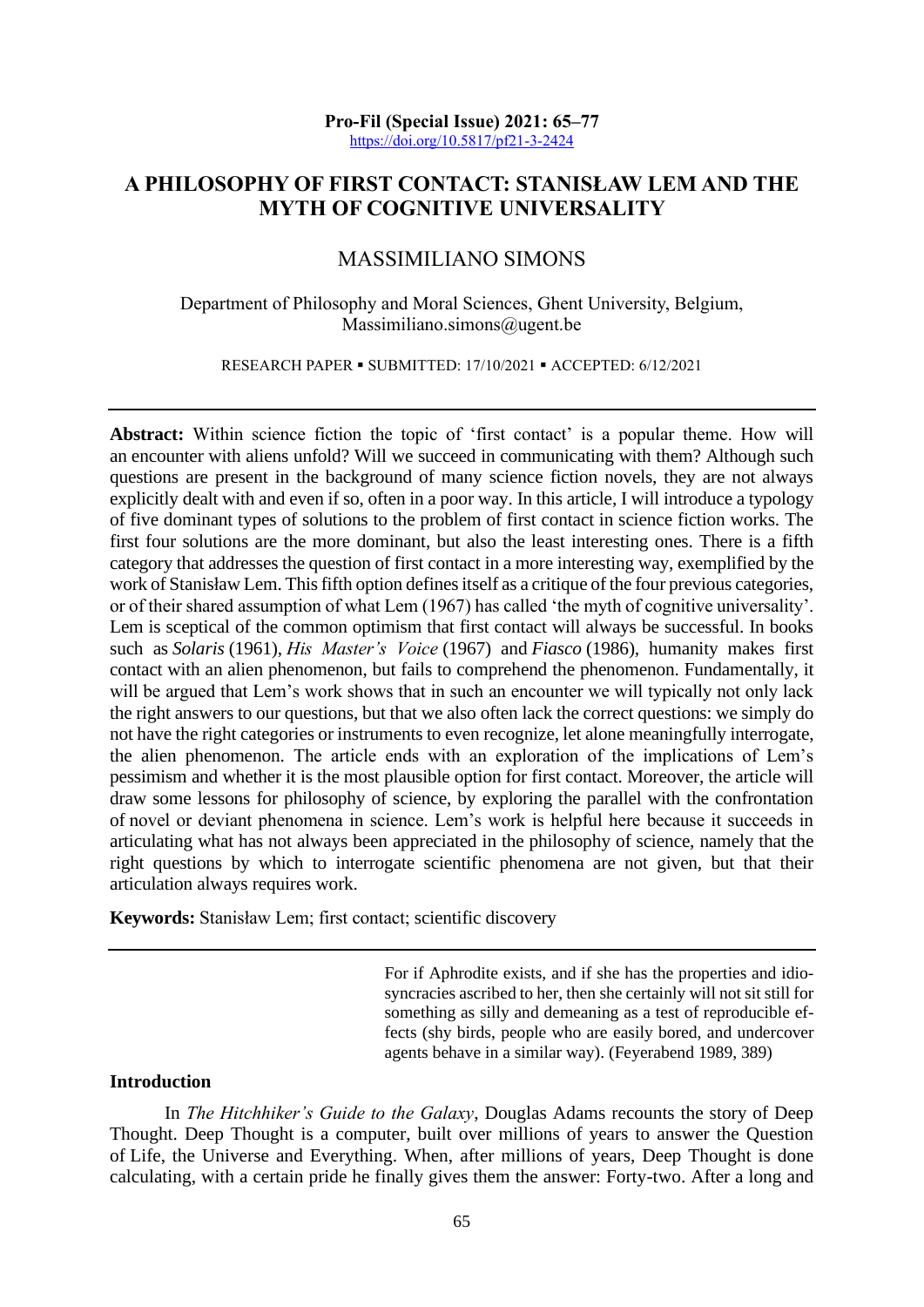uncomfortable silence one of the scientists finally responds. "'Forty-two!' he yells, 'Is that all you've got to show for seven and a half million years' work?' 'I checked it very thoroughly,' replies the computer, 'and that quite definitely is the answer. I think the problem, to be quite honest with you, is that you've never actually known what the question is'" (Adams 2003, 152). As a result, the scientists went back to building an even bigger computer in order to find, this time, the right question to which forty-two seems to be the answer.

In addition to *answer machines* there exist *question machines*: machines that allow to grasp what questions to ask. The crucial role of question machines has been a central topic in many science fiction stories, especially those concerned with the topic of 'first contact': what will our first confrontation with an alien phenomenon look like? But the topic of 'first contact' is not just a concern for science fiction. Anthropology too faces the question of 'first contact' between different cultures; and science, on its turn, is faced with a 'first contact' with novel phenomena which no scientist has encountered before. The problem of 'first contact' is thus multi-layered.

A first cluster of questions concerns the *theme of dominance*: in what way does first contact lead to one group dominating or destroying the other? Think of H.G. Wells' *War of the Worlds*  (1898) or James Cameron's *Avatar* (2009). First contact provokes questions about colonialism and racism (e.g., Langer 2011). Connected to this, there are questions concerning the ethics of first contact (e.g., Kupperman 1991): how should we behave in first contact situations? Though interesting questions, these are not the main concern here.

Secondly, there is the *theme of self-reflection:* first contact with an alien phenomenon often serves as a mirror for ourselves (e.g., Malmgren 1993). As the anthropologist Loren Eiseley expressed it:

In the modern literature on space travel I have read about cabbage men and bird men; I have investigated the loves of the lizard men and the tree men, but in each case I have labored under no illusion. I have been reading about a man, *Homo sapiens* (Eiseley 1957, 194)

A confrontation with an alien is a confrontation with ourselves, only situated in an unfamiliar setting. Either to make us more aware of what we take for granted or, more pessimistically, to delude ourselves into thinking that speculations about aliens will show us anything but ourselves. This is a theme we will find in the work of Stanisław Lem. Science fiction does not necessarily tell humans a lot about the world out there, but rather projects "their fears and selfgenerated delusions on the universe" (Lem 1984, 247). A variation of this theme is the literature on doppelgangers and shapeshifting. Either first contact has already happened, but we did not notice, as in Jack Finney's *The Body Snatchers* (1955); or we ourselves are in fact not human, but are unaware of this, as in Philip K. Dick's *Do Androids Dream of Electric Sheep?* (1969). Again, our focus will be different.

Central here is the *epistemological question* of what it would mean to be confronted with a radically alien entity: Will we succeed in communicating with such an entity? Although this question is at work in many science-fiction novels, it is often not explicitly dealt with or in a poor way. In the next section, I will therefore introduce a typology of solutions to the problem of first contact in science fiction. The first four solutions are dominant, but the least interesting ones. There is a fifth category that addresses the question in a more interesting way, exemplified by the work of Stanisław Lem.

As we will explore in the third section, this option defines itself as a critique of the four previous categories, or of their shared assumption of what Lem (1999) called 'the myth of cognitive universality'. Lem is skeptical of the common optimism that first contact will be successful. It will be argued that Lem's work shows that in such an encounter we will not only lack the right *answers* to our questions, but also the correct *questions*: we simply do not have the right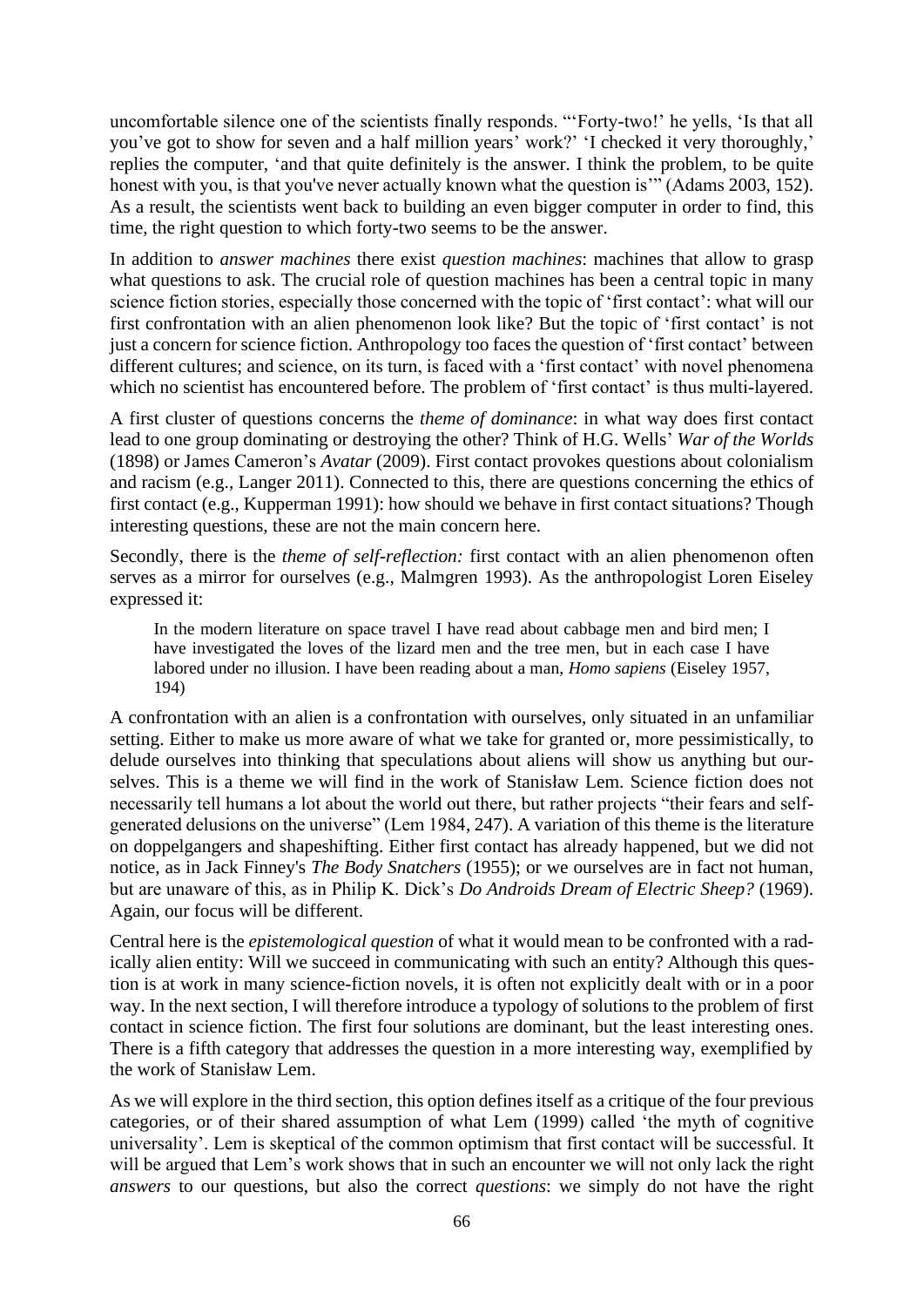instruments to even recognize the alien phenomenon. We will explore the implications of Lem's pessimism and whether it is the most plausible option for first contact. In the final section, the article will draw some lessons for philosophy of science. Lem's work is helpful here because it succeeds in articulating what has not always been appreciated in the philosophy of science, namely that the right questions by which to interrogate scientific phenomena are often not given, but require the construction of question machines. This is what I will call the work of articulation.

# **A typology of first contact**

The first two types of solution to the problem of first contact are in fact non-solutions. The first solution can be called the assumption of *direct understanding*. Within this first category of novels alien species are introduced, but there never is a real issue in understanding them. They miraculously speak our own languages (often English) or give us fast and unexplained technofixes of why such communication is possible. An example is Arthur C. Clarke's *Childhood's End* (1953), dealing with a benign alien invasion by the Overlords who impose a global peace regime on Earth. These aliens are immediately able to communicate in English. The problem of communication is never raised. Similarly, in *The Hitchhiker's Guide*, numerous alien species are introduced, but humans are able to communicate with them simply by putting a so-called 'babel fish' in their ear that feeds on the brainwave energy of those around them. Thereby "you can instantly understand anything said to you in any form of language" (Adams 2003, 51).

The second solution is a similar non-solution. It can be summarized under the banner of *kill it before it breeds*. This group skips the problem of communication by shooting before asking questions. Think of H. G. Wells' *War of the Worlds* (1898), where Martians attack Earth and are subsequently eradicated before the question of communication was even raised. Similar examples are *Starship Troopers* (1959) by Robert A. Heinlein, *The Forever War* (1974) by Joe Haldeman, and *Ender's Game* (1985) by Orson Scott Card. At best, the question of communication is raised at the end under the banner of guilt: perhaps we should have tried to understand the aliens before we blindly started shooting at them. In *Ender's Game* the last surviving Hive Queen confesses to Ender that their initial attack was a mistake, because they did not recognize humans as intelligent beings: "We did not mean to murder, and when we understood, we never came again" (Card 1985, 353). A similar conclusion is drawn in *The Forever War*: "The 1143 year-long war had been begun on false pretenses and only because the two races were unable to communicate. Once they could talk, the first question was 'Why did you start this thing?' and the answer was 'Me?'" (Haldeman 2006, 228). What such a communication would look like, however, is hardly ever explored.

The third and fourth categories are more promising, but remain equally unsatisfying. But they at least explicitly address the issue. The third solution relies on the assumption of *mathematical universality*. Good examples are Carl Sagan's *Contact* (1985) and Jack McDevitt's *The Hercules Text* (1986). Both novels center around SETI scientists receiving messages of extraterrestrial origin. But the subsequent problem of how to understand these messages is solved by means of mathematics. In the case of *Contact,* for example, the extraterrestrial message is sent in the form of prime numbers, recognized as such by humans and further decoded as an elaborate plan to build a specific machine. Through this machine they are able to communicate with these aliens, having no problem in understanding them (since they suddenly speak English) nor in grasping their intentions. Sagan has been very explicit about this optimism in other texts: "Science is the Greek of the interstellar Rosetta Stone" (Sagan 1975, 21).

An even more telling example is Camille Flammarion's *La fin du monde* (1894). In this book humanity receives a 'telephotogram' from Mars, telling them to 'Get out of Italy' since a comet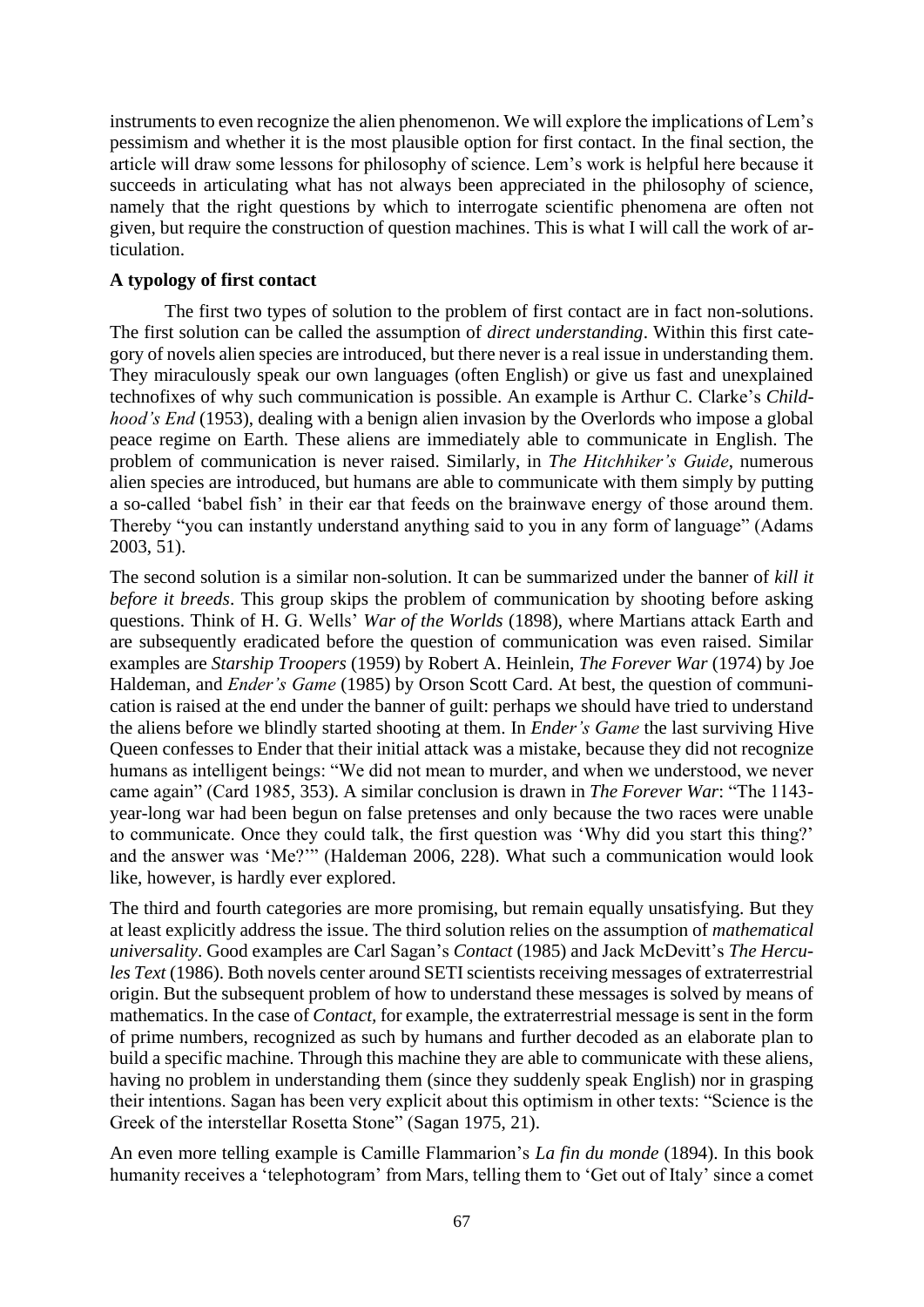will crash at the Vatican. As Lorraine Daston and Peter Galison already note "little scepticism arises regarding the existence of Martians or their ability to communicate ideas intelligible to humans," and rather tellingly the only "debate ensues as to whether they really know Italy by name" (Daston and Galison 2007, 298). General communication is not deemed problematic, since it is assumed that all species share the language of mathematics. Only a cultural particular such as 'Italy' is object of debate, since one cannot deduce the name Italy from any mathematical principle. This also shows the limit of such an approach: it assumes that mathematics is enough. But, as ethnographical studies on encounters with other cultures tell us, there is quite a gap between prime numbers and daily conversations.

The fourth solution is similar to the third, but the assumption is that of a *mystical-mental unity*. It solves the problem of first contact by assuming that some humans will have a mental, intuitive or even mystical connection with the alien species. Examples are Robert A. Heinlein's *Stranger in a Strange Land* (1961) or Arthur C. Clarke's *2001: A Space Odyssey* (1968). Or take *Nemesis*  (1989) by Isaac Asimov, which tells the story of the encounter of humanity with a strange, living planet called Erythro. Although the beginning of an interesting story raising the question of how to communicate meaningfully with a radically alien being, it skips this question by somehow allowing the planet to communicate with and through the daughter of the protagonist by means of telepathy. Similarly, in Christopher Hinz' *Anachronisms* (1988) humanity discovers a type of humans, called Psionics, who have enhanced psychic capabilities. One effect of these capabilities is the capacity to detect and speak to alien life forms:

The use of Psionics aboard exploratory voyages had become common about twenty years ago. At that time, one of the gifted humans had *experienced* the primitive emotional patterns of a spindly-legged creature found on the planet Nickalon 2. That telempathic contact had opened the doors of scientific inquiry into that creature's theretofore mystifying behaviour. Since then, the consortiums had been scouting Earth and the settled planets, searching for those rare humans possessing strong extrasensory abilities. (Hinz 1988, 22)

It seems to be a trope that these mental connections are made by socially or psychologically deviant individuals, often women. In the case of Hinz, this is stated quite explicitly: "Research findings indicate that most of these Renaissance Psionics, who are powerful in all three telempathic categories, are sexually repressed. Mars Lea certainly fits that scenario – I don't believe she's had sex with anyone on the Alchemon." (Hinz 1988, 75) One could also think of Kurt Vonnegut's *Slaughterhouse-Five* (1969), where the protagonist seems to grasp the minds of the aliens simply because he himself is suffering from post-traumatic stress. Though it might work as a (problematic) literary device, it does not really help us to think about what a genuine first contact will look like.

## **The Myth of Cognitive Universality**

These four solutions are dominant in science fiction, but not pervasive. There is a fifth category that addresses the question of first contact in a more interesting way. In many respects, it defines itself as a critique of the four previous categories, or of their shared assumption of what Stanisław Lem has called 'the myth of cognitive universality'. Stanisław Lem's own work is indeed the best embodiment of this fifth and critical perspective.

# *First Contact Fatalism*

In many of his works Stanisław Lem is skeptical of the optimism that first contact will always be so successful. In *His Master's Voice*, Lem portrays a different picture than the one preferred in books such as *Contact*, although it shares many of their plotlines. Once again, humanity receives a message from outer space, but this time humans radically fail to comprehend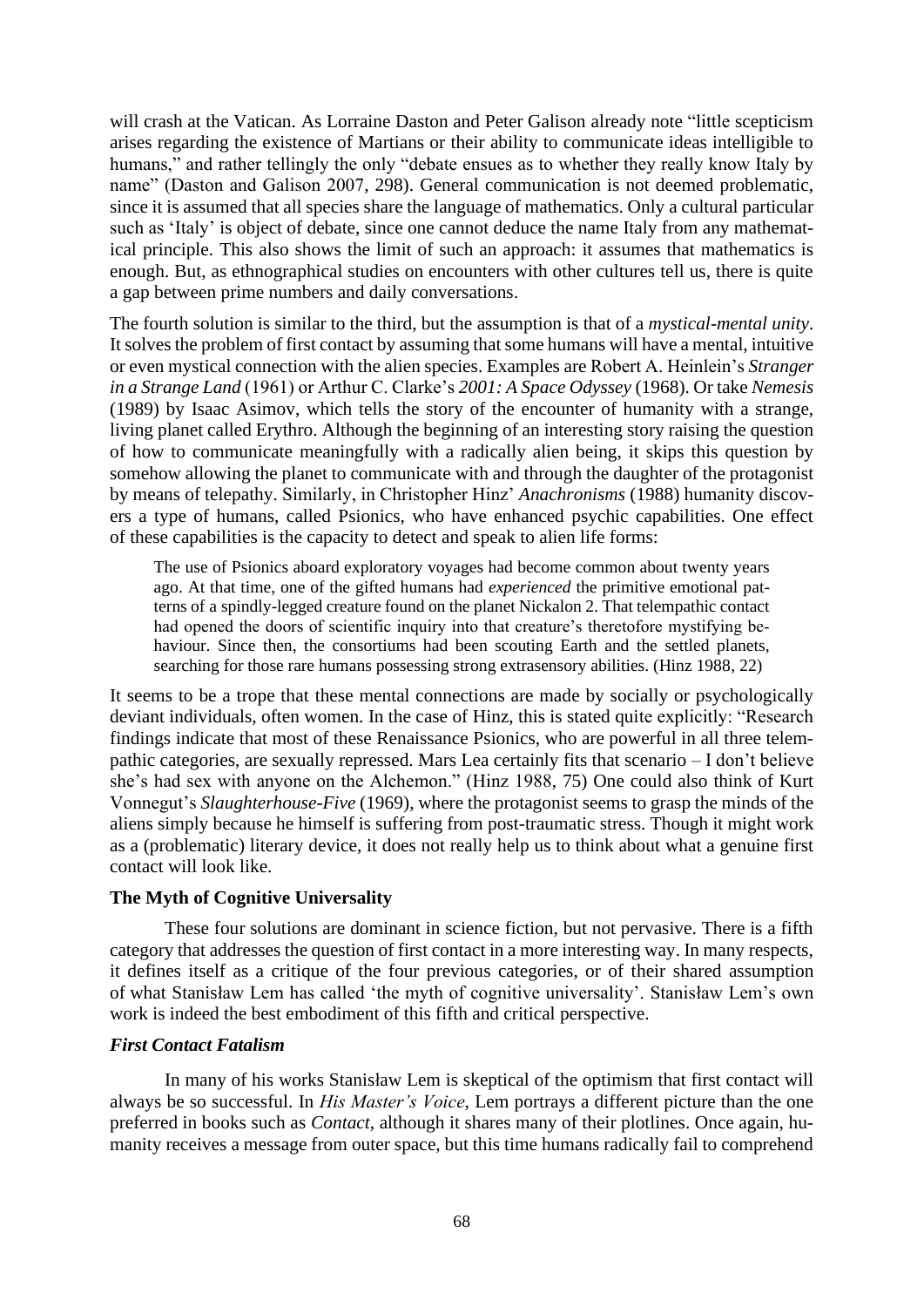the message. Even the question of whether there really was a message in the first place remains unclear:

The myth of our cognitive universality, of our readiness to receive and comprehend information absolutely new – absolutely, since extraterrestrial – continues unimpaired, even though, receiving the message from the stars, we did with it no more than a savage who, warming himself by a fire of burning books, the writings of the wisest men, believes that he has drawn tremendous benefit from his find! (Lem 1999, 26–27)

Deciphering the message thus radically fails, "because the object it designated simply did not figure in the categories of our conceptualizations. It was the plan of a cathedral sent to australopithecines, a library opened to Neanderthals." (Lem 1999, 93)

This critique is a recurrent theme in Lem's work. In *Fiasco* (1986) Lem tells the story of an expedition's attempt to make first contact. When they arrive at the aliens' planet, many attempts to communicate are made, including the implosion of their moon and projecting giant messages in the clouds. The aliens, however, refuse to answer or do so in a hostile manner. At the end, a human ambassador is allowed to the surface, under the guarantee that if he does not report back in time, they will bomb the surface. The ambassador does not encounter any alien life form, except a form of termite-hill like structures. Eventually he realizes that these mounds are the intelligent alien lifeforms they have been communicating with, but also that he has lost track of time. In the meantime, the deadline has passed and, before he can report his findings back to the job, the surface is bombed and the alien civilization obliterated.

But Lem's most famous example is *Solaris*. Similar to Asimov's *Nemesis*, humanity makes first contact with an ocean-like planet that somehow seems to be alive. But this time they don't have a mystic daughter to make communication easy, and instead have to rely on good old science. As a result, the attempts to establish contact turn out to be a radical failure:

The first attempts at contact were by means of a specially designed electronic apparatus. The ocean itself took an active part in these operations by remodeling the instruments. All this, however, remained somewhat obscure. What exactly did the ocean's 'participation' consist of? It modified certain elements in the submerged instruments, as a result of which the normal discharge frequency was completely disrupted and the recording instruments registered a profusion of signals – fragmentary indications of some outlandish activity, which in fact defeated all attempts at analysis. Did these data point to a momentary condition of stimulation, or to regular impulses correlated with the gigantic structures which the ocean was in the process of creating elsewhere, at the antipodes of the region under investigation? Had the electronic apparatus recorded the cryptic manifestation of the ocean's ancient secrets? Had it revealed its innermost workings to us? Who could tell? No two reactions to the stimuli were the same. Sometimes the instruments almost exploded under the violence of the impulses, sometimes there was total silence; it was impossible to obtain a repetition of any previously observed phenomenon. (Lem 2016, 21)

This leads to the creation of an ever-growing, but chaotic, discipline of 'solaristics' which did not succeed in coming up with "a single indisputable conclusion". The end result was a situation where the "sum total of known facts was strictly negative" (Lem 2016, 23). Humans simply failed to construct the right tools and concepts in order to start asking the right questions to Solaris.

Though Lem is the clearest example of this pessimistic take on first contact, he is not the only one. *Solaris* is probably better known from the cinematic adaptation by Andrei Tarkovsky in 1972. Tarkovsky made a similar attempt with *Stalker* in 1979, based on the novel *Roadside Picnic* by Arkady and Boris Strugatsky, which has a similar skeptical message, where first contact ends in a radical failure. This time aliens visited Earth, but left before we even realized it. However, they contaminated a certain part on Earth, called the 'Zone', with their alien artifacts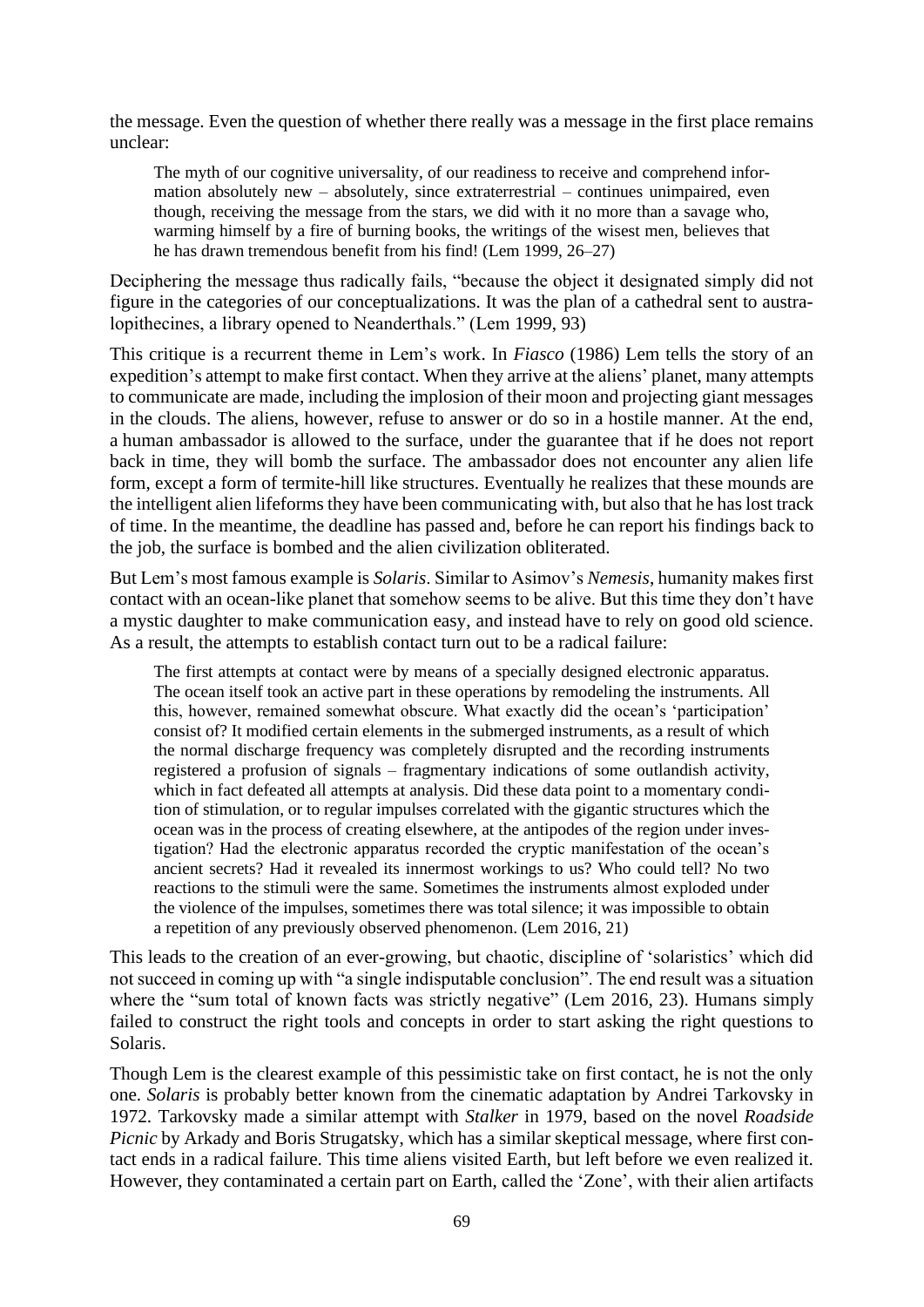that defy all physical laws. The book deals with a group of people, called stalkers, who go into the Zone to collect these strange artifacts and sell them on black markets.

When the question is raised of *why* the aliens visited us, one of the scientists suggests the image of a roadside picnic:

Picture a forest, a country road, a meadow. A car drives off the country road into the meadow, a group of young people get out of the car carrying bottles, baskets of food, transistor radios, and cameras. They light fires, pitch tents, turn on the music. In the morning they leave. The animals, birds, and insects that watched in horror through the long night creep out from their hiding places. And what do they see? Gas and oil spilled on the grass. Old spark plugs and old filters strewn around. Rags, burnt-out bulbs, and a monkey wrench left behind. Oil slicks on the pond. And of course, the usual mess – apple cores, candy wrappers, charred remains of the campfire, cans, bottles, somebody's handkerchief, somebody's penknife, torn newspapers, coins, faded flowers picked in another meadow. (Strugatsky and Strugatsky 2012, 88)

First contact ends once again in failure. Not only is no meaningful framework found by which to make sense of these alien artifacts, but these aliens seemed to lack any interest in us whatsoever. Again, the Strugatsky brothers show us the amount of work required to make a meaningful interaction between humanity and an alien phenomenon possible. Indeed, it is rather silly to assume that such conditions are self-evident.

A final example is the *Southern Reach* trilogy by Jeff VanderMeer. Similar to *Roadside Picnic*, an alien visitation has left a part on Earth – called Area X – contaminated. The first book *Annihilation* consists of the journal of a biologist, who participates in an expedition through this Area X. Again, the central message is one of the failure to make any sense of these alien phenomena whatsoever. For instance, in the final confrontation with an alien being, hidden in the 'topographical anomaly' in the zone, the protagonist records how

*This* moment, which I might have been waiting for my entire life all unknowing – this moment of an encounter with the most beautiful, the most terrible thing I might ever experience – was beyond me. What inadequate recording equipment I had brought with me and what an inadequate name I had chosen for  $it$  – the Crawler. Time elongated, was nothing but fuel for the words this thing had created on the wall for who knew how many years for who knew what purpose. (VanderMeer 2014a, 178)

The books of VanderMeer offer no answers, nor do they aim to. Rather the diary of the biologist ends with the acknowledgment that "I am aware that all of this speculation is incomplete, inexact, inaccurate, useless. If I don't have real answers, it is because we still don't know what questions to ask. Our instruments are useless, our methodology broken, our motivations selfish" (VanderMeer 2014a, 192–193).

The second book, *Authority,* tells how the authorities deal with Area X and their failure to make sense of it. It offers more context, but no answers. Since then, the authorities have sent in numerous expeditions, aiming to establish some form of contact and understanding, without any success. What we get is a fundamental inability to find the right framework by which humans could address these alien phenomena:

How do you know if something is out of the ordinary when you don't know if your instruments would register the progressions? Laser, gravitational-wave detectors, X-rays. Nothing useful there. […] We don't even understand how every organism on our planet works. Haven't even identified them all yet. What if we just don't have the language for it? (VanderMeer 2014b, 117)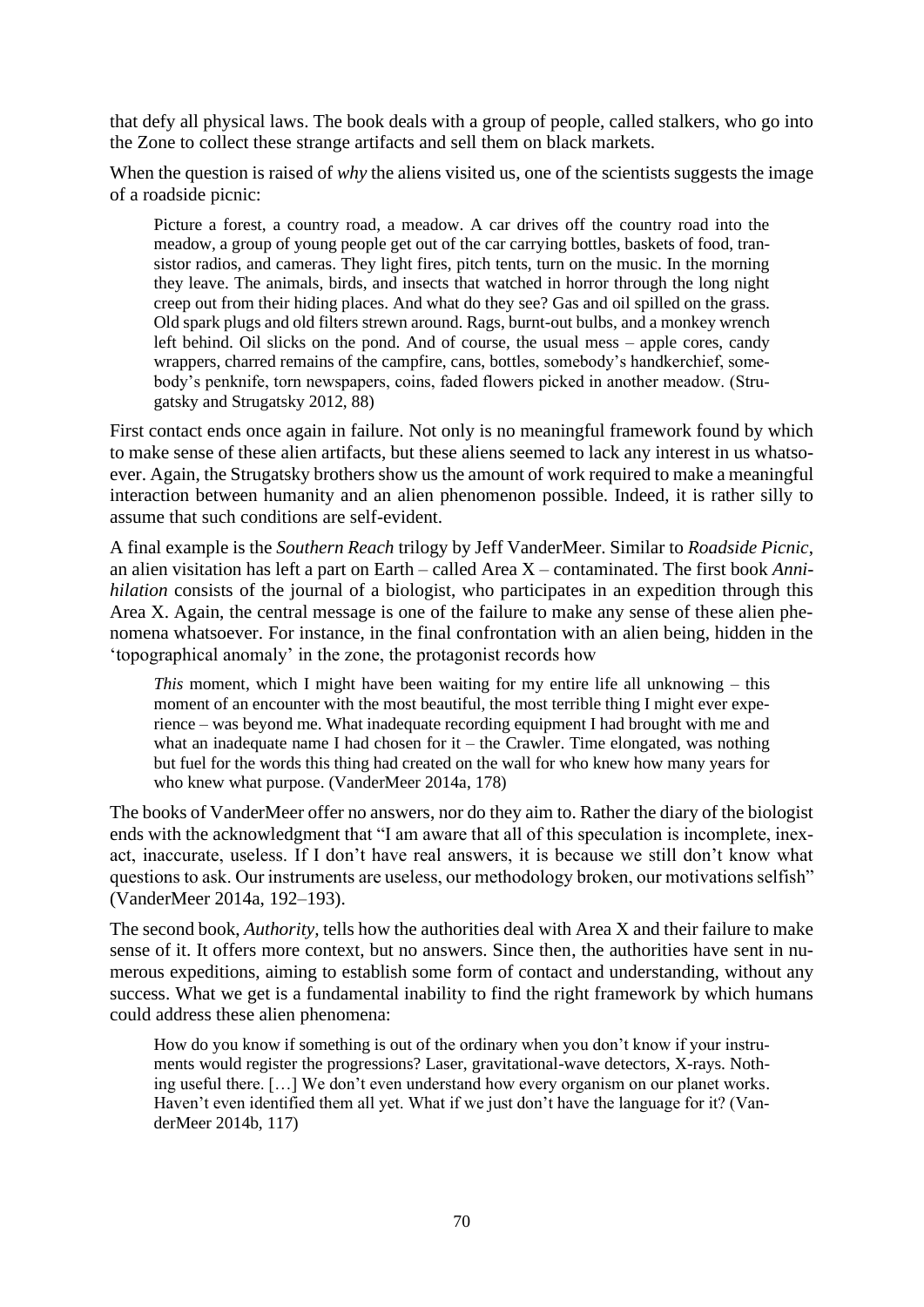#### *Between fatalism and optimism*

The works of Lem suggest a picture of first contact as radical failure. Seen this way, it is not a matter of not finding the right answers (Who are they? Where do they come from?), but of missing the right questions to ask in the first place. But what conclusions should we draw from this? In fact, there are at least three possible conclusions, of which Lem is embodying merely one.

The fatalistic conclusion that Lem suggests, is that of the fundamental impossibility that we will ever find the right questions to ask: first contact is doomed to fail. One could think of this option as the science fiction equivalent of the philosophy of alterity found in the work of Emmanuel Levinas or Jean-François Lyotard. They stress that the Other is ultimately irreducible to the self, and any such attempts will end in a form of violence. This is the main message of Lyotard's notion of the 'differend': "a case of conflict, between (at least) two parties, that cannot be equitably resolved from lack of a rule of judgment applicable to both arguments." (Lyotard 1988, xi) There simply is no common framework given that can do justice to both parties. Many of Lem's books, such as *Fiasco,* suggest a similar theme. There is no common frame of reference and the alien phenomenon presents itself as the radical Other, often leaving open the question whether the alien phenomenon even exists. In many cases humanity eventually tries to force communication through violent means. These attempts fail and end up killing the humans or aliens involved.

But other conclusions are possible as well. A second conclusion is found in Adam Roberts' *The Thing Itself* (2015). Roberts provocatively confronts the work of Immanuel Kant and the Fermi Paradox, referring to the apparent contradiction between the high probability estimates of the existence of alien life forms and the lack of evidence thereof. Already in the first pages, one of the protagonists puts his hand confidently on Kant's *Critique of Pure Reason* and states: "The solution to the Fermi Paradox? It's all in here" (Roberts 2015, 3).

The starting point of the novel is thus quite simple: if we start from Kant's insight that our perception of the world is structured according to time and space and the categories of our understanding, this also has its repercussions for our ability to detect alien life forms:

We look out and we see no aliens, and are surprised. But the real surprise would be to see aliens in such a vista, because that would mean that aliens are in our structures of thought. Surely there *are* aliens. Of course there are! But they don't live in our minds. They live in the Ding an sich. (Roberts 2015, 21–22)

The novel subsequently follows an Institute that aims to solve this problem by developing an AI that is able to go beyond our categories. "'We can't step outside our way of perceiving the universe,' I said. 'But computers can'" (Roberts 2015, 91). But an ambiguity remains concerning what this 'stepping out' entails. A first interpretation is a form of optimism that concludes that we should get rid of any category whatsoever to reach the original plurality of the *Ding an sich*. This optimism is found in *The Embedding* (1973) by Ian Watson. The book deals with an anthropologist studying an Amazonian tribe which, while using a specific drug, can speak a language with unusual properties (mainly linked to unlimited center-embedding of sentences) and a first contact story with an alien civilization. The communication with these aliens is easily solved in the novel, by simply sending them tapes of English. But the reason why these aliens are visiting us is what matters: they travel around the universe to collect different languages, and they visit Earth mainly for this strange Amazonian drug-induced language. The reason why they collect languages brings us to the issue of the *Ding an sich*, as the aliens try to explain: "Their-reality', 'Our-Reality', 'Your-Reality' - the mind's concepts of reality based on the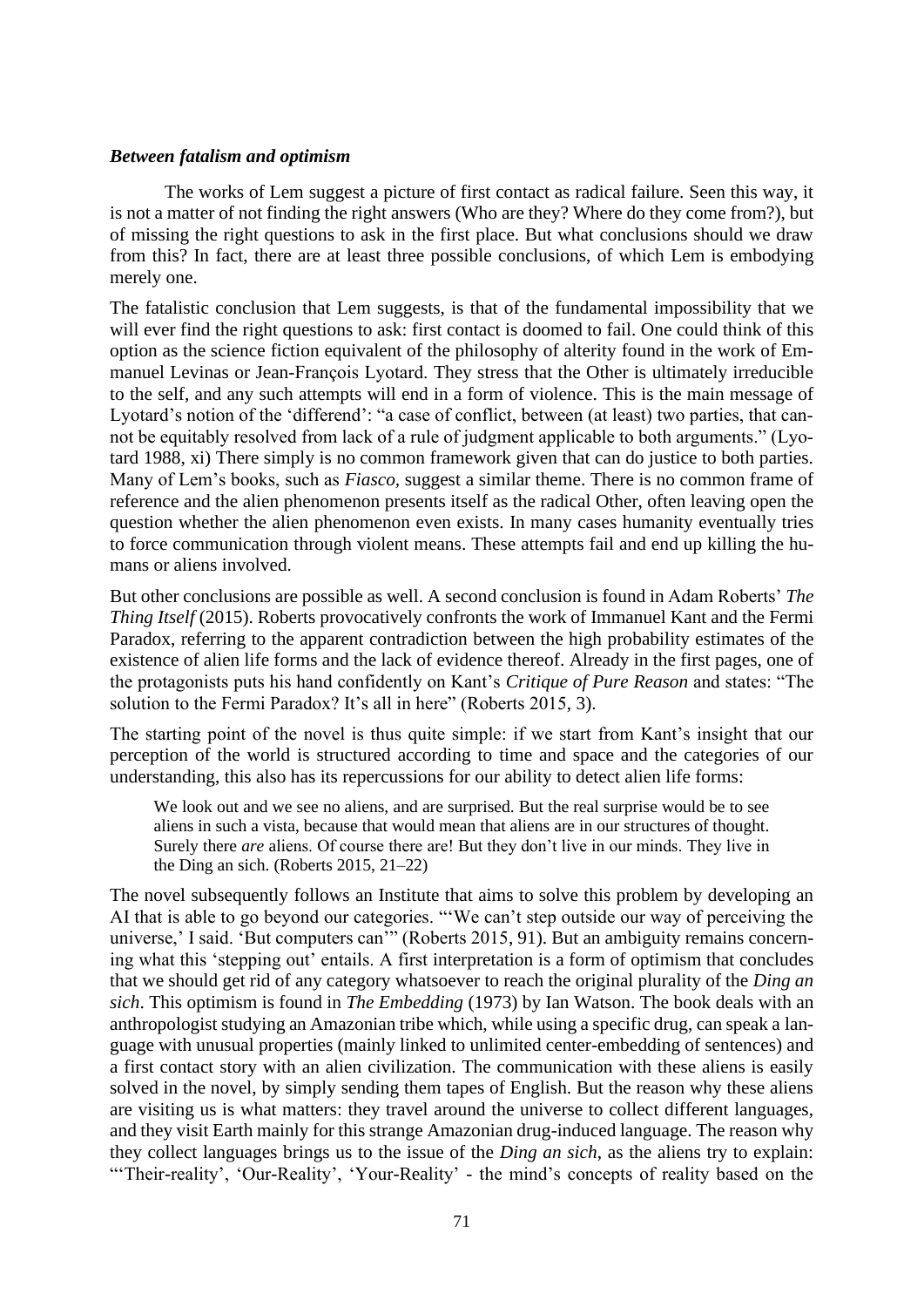environment it has evolved in – all are slightly different. Yet all are a part of 'This-Reality' – the overall totality of the present universe" (Watson 1973, 137). The reason they trade in these viewpoints it to ultimately go beyond these points of view and reconstruct the common underlying 'This-Reality' and even visit other dimensions ('Other-Reality'): "We mean to put all these different viewpoints together, to deduce the entire signature of This-Reality. From this knowledge we shall deduce the reality modes external to  $It - grasp$  the Other-Reality, communicate with it, control it!" (Watson 1973, 137) But such an ambition to go beyond any category to the *Ding an sich* is not convincing, since it remains unclear what a perspective without categories, a perspective without a perspective, would entail.

There is therefore a third possible conclusion, between fatalism and optimism. This option acknowledges that going beyond all categories is impossible, but does not conclude that therefore any attempt of 'first contact' is *a priori* doomed to fail. Its more modest conclusion is that articulating a suitable framework to ask meaningful questions is possible, but not guaranteed. Rather, it requires work. Some less pessimistic science fiction authors display this attitude in their work. They do not take the capacity to ask meaningful questions for granted. Instead, they show what scientists have to do to establish the framework for raising them.

Take the example of *Cosm* (1998) by Gregory Benford. The story is about a group of physicists working with a particle accelerator. One day, however, an experiment goes wrong and a strange object is produced the size of a bowling ball. For the physicists, this "shiny ball was something utterly unexpected" (Benford 1998, 34). It seems to defy all categories and exhibits all kinds of strange behaviors. The physicists thus do not know which questions to ask, but rather are forced to "measure everything. It might all matter" (Benford 1998, 163). Eventually, they succeed in finding the right questions to ask, establishing the scientific field of 'cosmo-metrics' and opening up "the sudden possibility of studying quantum gravity using objects the size of basketballs" (Benford 1998, 292).

Another example is Liu Cixin's *Ball Lightning* (2018). In the book, scientists encounter an alien phenomenon called 'ball lighting' that randomly appears around the world and can evaporate specific materials or persons in an instant. The book is a slow, but ultimately successful attempt to make sense of this phenomenon. At the start the issue is not solely that they have no answers, but also that they have no clue which questions to direct towards the phenomenon. Only when, in the middle of the book, someone suggests that ball lightning behaves like a giant electron, the protagonist found meaningful questions to ask the phenomenon: "I could breathe at last. My mind had been asphyxiating for more than a decade, and all that time it felt like I'd been immersed in water that was murky at every turn. Now I had burst to the surface, and I took my first breath of air, and saw the vast sky. A blind man probably has the same feeling on regaining his sight." (Liu 2018, 207)

## **Scientific Discovery as First Contact**

The importance of this typology of first contact goes beyond science fiction. As we saw in the introduction, first contact is also present in anthropology and scientific research. It is in that sense not surprising that even within science-fiction stories, typically scientists are responsible for making first contact happen. In this final section, therefore, I want to explore some of the consequences of the above reflections for philosophy of science.

# *A typology of scientific discovery*

The above typology of science fiction can help us to classify different takes in philosophy of science on the problem of scientific discovery. For some, scientific discovery is self-evident and it is assumed that when scientists are confronted with a novel phenomenon, they will be able to understand it. Science is then seen as in continuation with common sense and ordinary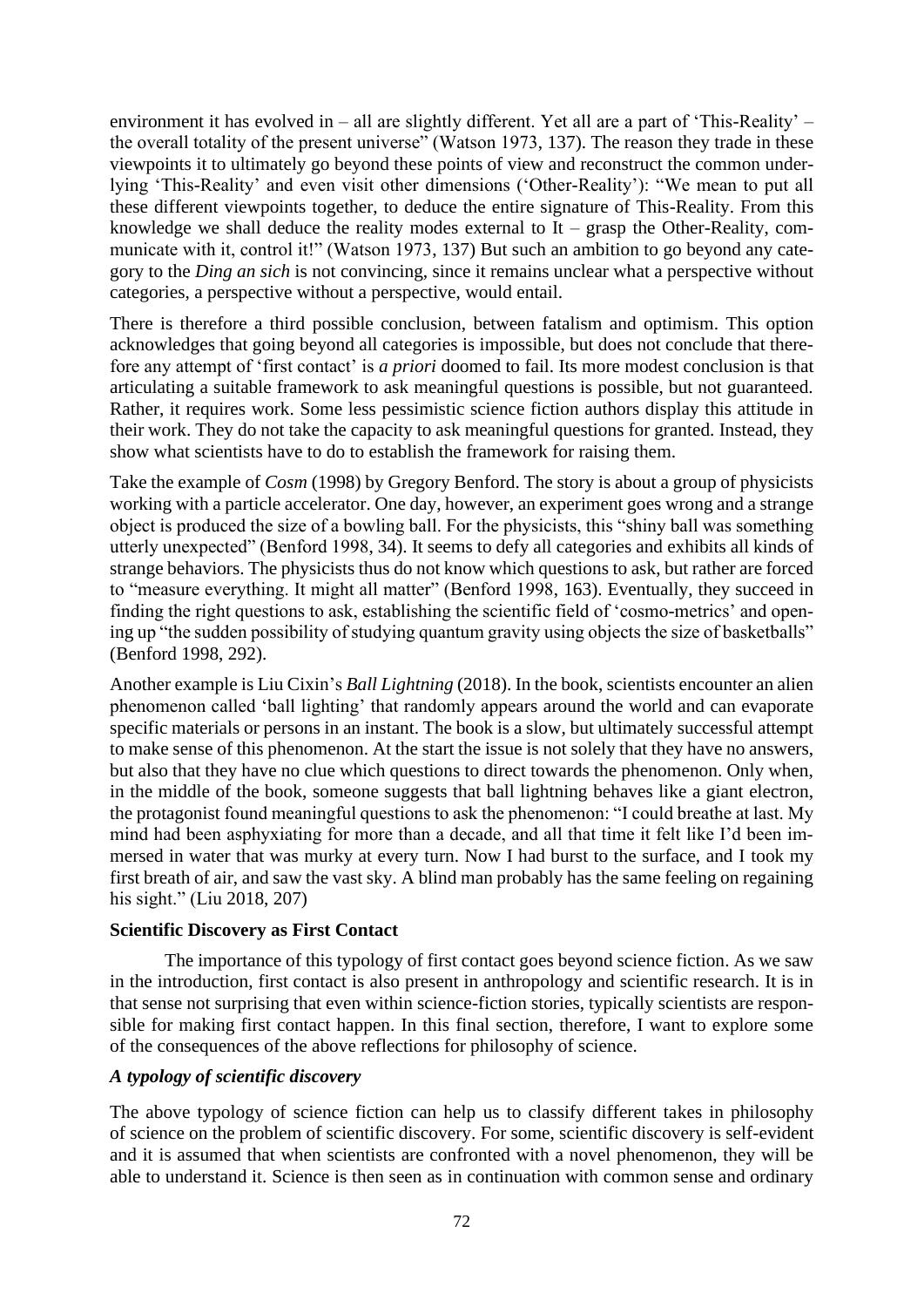experience. Similarly, the perspective of violence shows itself in the form the claim that science does not aim to understand, but only aims to control the world. There is no communication, no first contact, only violence. It is a perspective associated with Martin Heidegger's analysis of how science and technology reduce the world to a resource to be used. But as in the case of its science-fiction counterparts, both these perspectives do not really raise the question of how novel phenomena are first encountered in science.

The third and fourth options are more promising. Just as in the case of science fiction, optimists concerning scientific discovery believe that contact with novel phenomena is guaranteed because of a shared mathematics between humans and worldly phenomena. In philosophy of science one could think of the position of structural realism: the belief that, though the content of our scientific theories might change throughout time, we can believe that the underlying mathematical structures are constant. New scientific discoveries will never break with the structures at work in our scientific theories, only with their more superficial content. Hence, there is no reason to believe that new discoveries would be radically incomprehensible.

How convincing such a point of view is depends on the level of discontinuity one accepts in the history of science. Assumptions about such a discontinuity are often at work in science fiction as well: believing that we would be able to understand more advanced alien civilizations depends on our belief that our own scientific theories more or less successfully capture reality, and will be shared with these aliens. In contrast, if you believe that aliens will have radically different scientific theories, one implicitly accepts a strong discontinuity in the history of science: "Unless the message was specifically tailored to a civilization just emerging into space, an extraterrestrial science book would be as incomprehensible to us as the wiring diagram of a radio would be to an aborigine." (Rood and Trefi 1981, 155) A similar pessimism is expressed by Benford:

Their arithmetic could be nonnumerical, that is, purely comparative rather than quantitative. They would think solely in terms of whether A was bigger than B, without bothering to break A and B into countable fragments. […] For these beings, geometry would be largely topological, reflecting their concern with overall sensed structure rather than with size, shape, or measurement, à la Euclid. Such sea beasts would lack combustion and crystallography, but would begin their science with a deep intuition of fluid mechanics. Bernoulli's Law, which describes simple fluid flows, would be as obvious as gravitation is to us. (Benford 1987, 27)

Again, parallels with the history of science are at work, since Benford ends with a comparison with Aristotle: "Ask what Aristotle would've thought of issues in quantum electrodynamics and you soon realize that he would have held no views, because the subject lies beyond his conceptual grasp. His natural world didn't have quanta or atoms or light waves in it. In a very limited sense, Aristotle was alien." (Benford 1987, 28)

The fourth option can also be found in philosophy of science, and suggests that not all scientists are capable of genuine scientific discovery, but that it requires a special form of intuition or creativity. This is a very popular way of thinking about scientific discovery, and part of the mythology of scientific research. One could think of Henri Poincaré's (1904) emphasis on the role of intuition in the history of science; or Evelyn Fox Keller's interpretation of the work of Barbara McClintock, claiming that she was capable of making her discoveries because of her 'feeling for the organism' (Keller, 1983). But just as in the case of science fiction, such explanations often seem to be rather ad hoc. It makes a systematic analysis of how scientific discovery takes place impossible.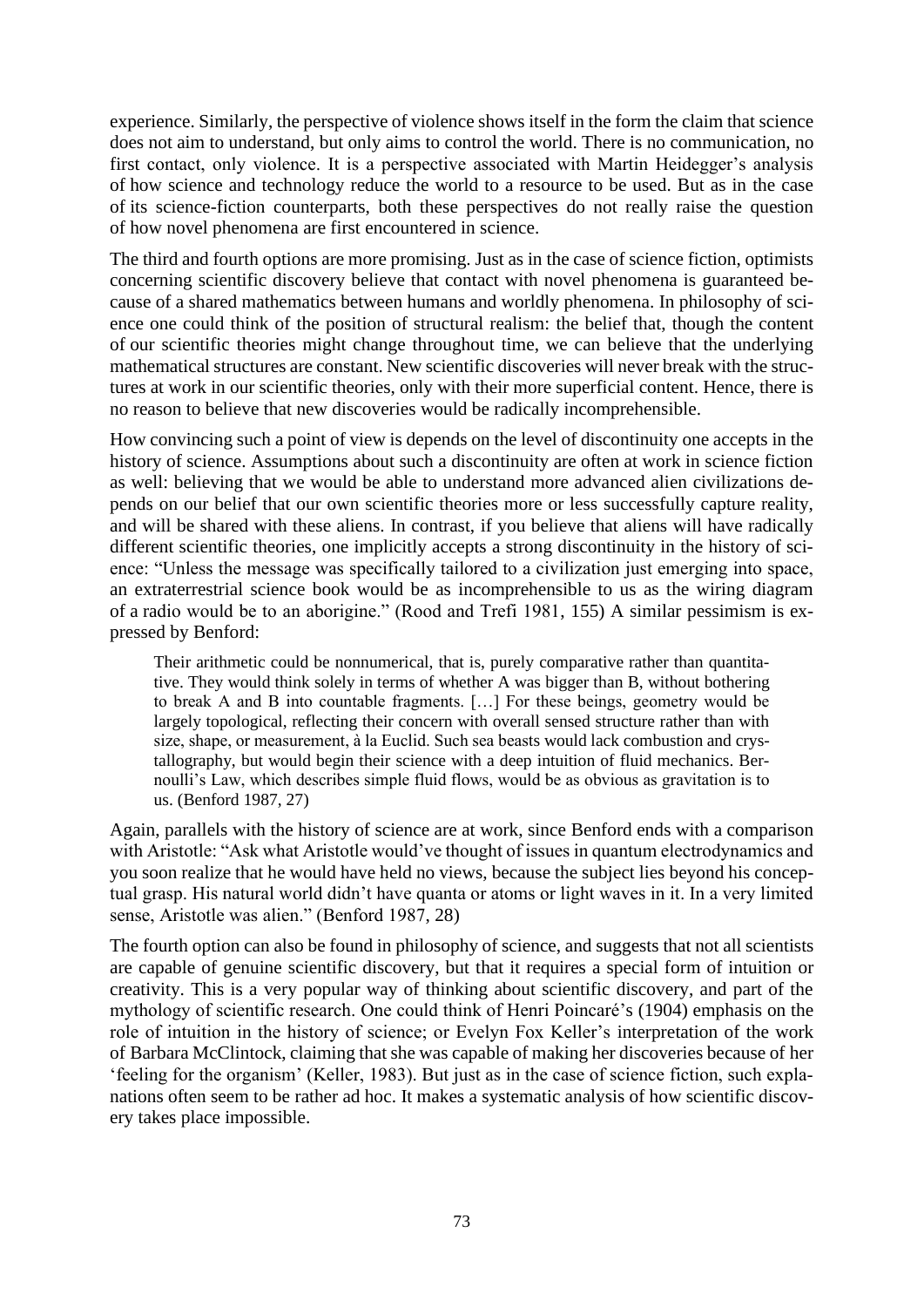# *Beyond Scientific Cognitive Universality*

Again, there is a fifth option, inspired by Lem's criticism on 'cognitive universality': we cannot *a priori* assume that scientific practices have the right framework to even start to understand certain scientific phenomena. Again, multiple conclusions can be drawn. One conclusion is a fatalism similar to that of Lem: there is no guarantee that science will ever be able to develop the proper framework to capture at least some novel phenomena. But the other two conclusions are possible as well. For instance, perspectival realism embodies the ambition to acknowledge the existence of particular human points of view, but also sometimes the dream to transcend it by combining different points of view.

The third option, that claims that going beyond all categories is impossible, but does not conclude that therefore any attempt of 'first contact' is *a priori* doomed to fail, is also found in philosophy of science. This is often found in positions that endorse an interventionist point of view on scientific practices: science is not so much in the business of representing the world, but rather in (re)constructing the world in such a way that it becomes intelligible and controllable. Let me give two examples.

Authors such as Friedrich Steinle have stressed that electromagnetism was initially a radically alien phenomenon. Steinle argues that although Hans Christian Ørsted's "spectacular result provoked a wave of research throughout Europe, a conceptual framework appropriate to deal with the new effect, or even a theory of it, was not readily available for most natural philosophers" (Steinle 1997, S66). What scientists interested in electromagnetism had to deal with was not so much a lack of theory to explain electromagnetism, but first and foremost that "there was no language, and thus no conceptualization available even to formulate the experimental results in somewhat general terms" (Steinle 2002, 413). To grasp this difference, he introduces the distinction between "hypothesis-driven experimentation" and "exploratory experimentation", arguing that much of the work by Faraday and Ampère fell under the second category.

A second example is the work of Hans-Jörg Rheinberger on  $20<sup>th</sup>$ -century molecular biology. In Rheinberger's work, one can find a similar attention for the work needed to capture "how novel objects come into existence" (Rheinberger 1997, 1). According to Rheinberger, sciences should not be analyzed through a focus on theories, but rather on experimental systems. Experimental systems are about more than just finding answers and constructing theories. For Rheinberger "[t]hey are not simply experimental devices that generate answers; experimental systems are vehicles for materializing questions" (Rheinberger 1997, 28). They thus both entail the work of constructing questions and constructing answers. To grasp these two different sides, Rheinberger introduces the notions of *epistemic things* and *technical objects*. *Epistemic things* are the material entities and processes that constitute the later well-defined objects of research. They are thus paradoxically "absent in their experimental presence" (Rheinberger 1997, 28). Or, put differently, "[t]he reality of epistemic things lies in their resistance, their capacity to turn around the (im)precisions of our foresight and understanding" (Rheinberger 1997, 23). Rheinberger stresses that these epistemic things are not just given. Part of the work of experimentation consist in "bringing epistemic things into existence" (Rheinberger 1997, 107).

Once scientists have produced well-established epistemic things, they can start proposing theories to grasp the behavior of these epistemic things. Once these attempts are successful, scientists end up with what Rheinberger calls *technical objects*. In contrast to epistemic things, these objects are fully understood. One could think of objects such as isotopes or fluorescents, that once fully understood could be used in isotopic labeling or dye tracing methods in biology and medicine. It is thus the case that former epistemic things, once understood, transform into the tools to understand other epistemic things. In this sense, there is a close interaction between epistemic things and technical objects, where "technical conditions determine the realm of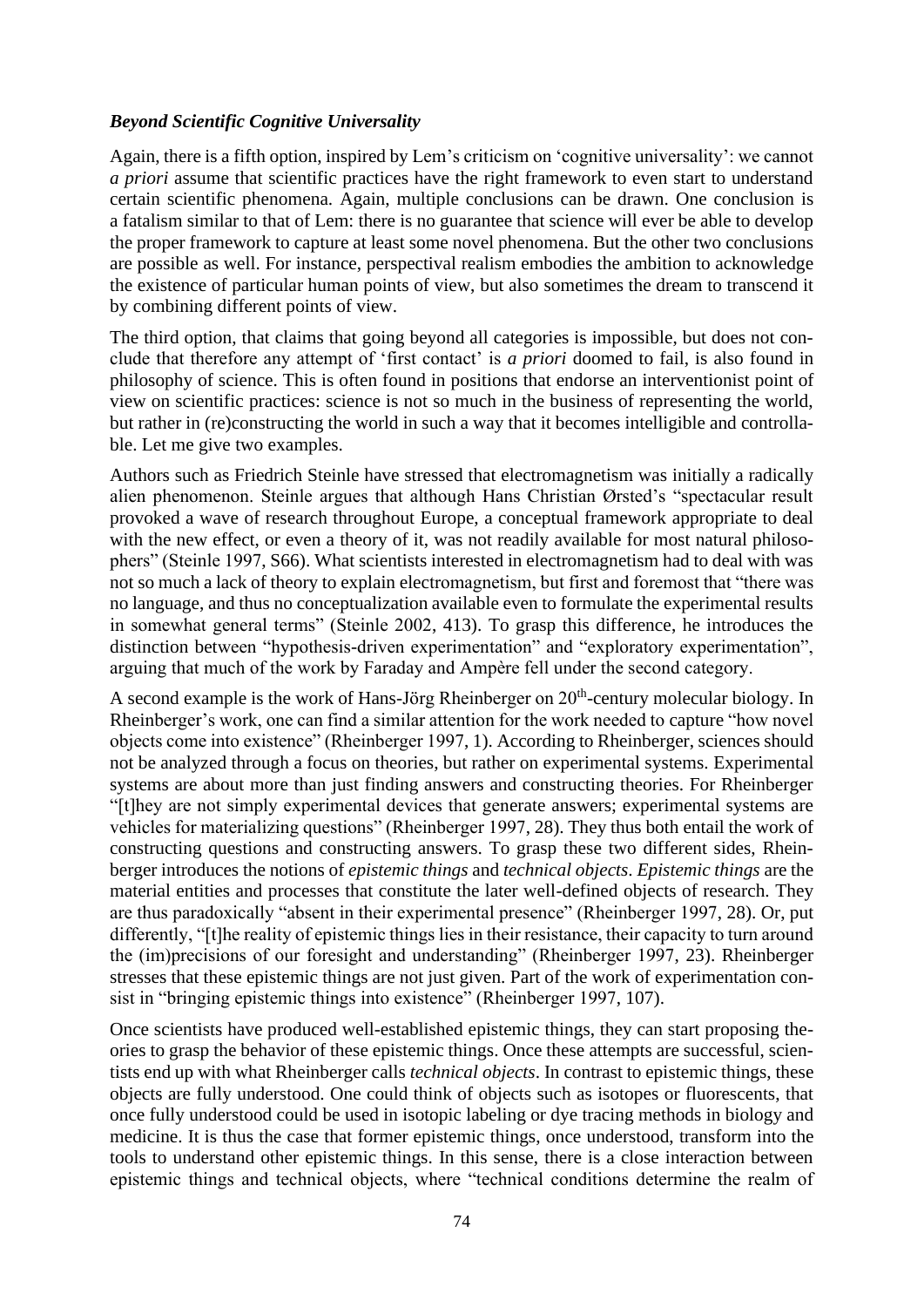possible representations of an epistemic thing; and sufficiently stabilized epistemic things turn into the technical repertoire of the experimental arrangement" (Rheinberger 1997, 29).

Through the lens of Lem's critique of cognitive universality we can thus see what these philosophers of science are pointing at. They highlight a second, often neglected dimension of scientific work: prior to the transition from *unexplained* to *explained phenomena*, which has been the central question of philosophy of science, there is the transition from *unarticulated* to *articulated phenomena.* Or in other words: if we abandon the assumption of cognitive universality, we have to acknowledge that before finding the right answers, we have to articulate the right questions. This requires an additional type of work, aimed to construct a frame of reference from which certain phenomena and questions start to make sense. This is what I call the work of articulating phenomena.

In reverse, these studies in philosophy of science also offer an important lesson for science fiction. There is a risk in both philosophy of science and in science fiction to restrict the way how science interacts with the world to linguistic or cognitive means. As if science is only a matter of finding the right way to *speak* or *think* about the world. Steinle and Rheinberger present a different picture: science is also finding the right way to *materially* interact with the world. In their reflections on the issue of first contact, many science-fiction authors needlessly restrict the question of first contact to linguistic means. But in their stories, we often find a richer image, namely one of establishing a material contact with the alien phenomenon, through the right instruments, technology or experiments. This is present in Lem's *Solaris*: the scientists involved try to communicate with the planet first and foremost through material means. A similar picture is painted in Benford's *Cosm* and Liu's *Ball Lightning.*

## **Conclusion**

In this article we examined the problem of 'first contact' in science fiction as an epistemological problem: in what way will humans be capable to communicate with an alien phenomenon? I offered a typology of different takes, of which the fifth option seemed to be the most interesting one: a perspective through which first contact is risky, and most likely to fail, because no *a priori* common framework between us and the alien phenomenon can be assumed. This perspective is embodied by the work of Stanisław Lem and his criticism of the 'myth of cognitive universality'. But we also saw that Lem took his pessimism too far, ending up in a fatalism: first contact is doomed to fail. There are alternative takes: first contact is then neither guaranteed to succeed nor to fail. It only implies that work needs to be done to establish a common framework for first contact. Whether it works cannot be determined *a priori.*

Reflections on first contact can thus lead to an understanding of a broader set of issues, of which we only explored those in philosophy of science. Also, in scientific research there is the question of, before finding the right answers, finding the right questions to ask to a novel phenomenon. I called this the work of 'articulating phenomena'. As hinted in the introduction, first contact opens questions in other domains as well, that I have left out in this article. For instance, several science-fiction authors also draw a parallel with the human encounter of God. Also, in this case there is a 'first contact' with a radically transcendent phenomenon.

The relevance of reflections on first contact is also found in current debates about ecology and the Anthropocene. Several science-fiction authors such as Jeff VanderMeer link the two, embodied by the recent resurgence of 'weird fiction'. In the Anthropocene we witness a 'first contact' with what was assumed to be the passive backstage of 'nature'. According to Timothy Morton, for instance, the Anthropocene encourages us to "develop an ethics that addresses what Derrida calls *l'arrivant*: the absolutely unexpected and unexpectable arrival, or what I call the *strange stranger*, the stranger whose strangeness is forever strange – it cannot be tamed or rationalised away" (Morton 2013, 123–124). In a similar vein, Lukáš Likavčan speaks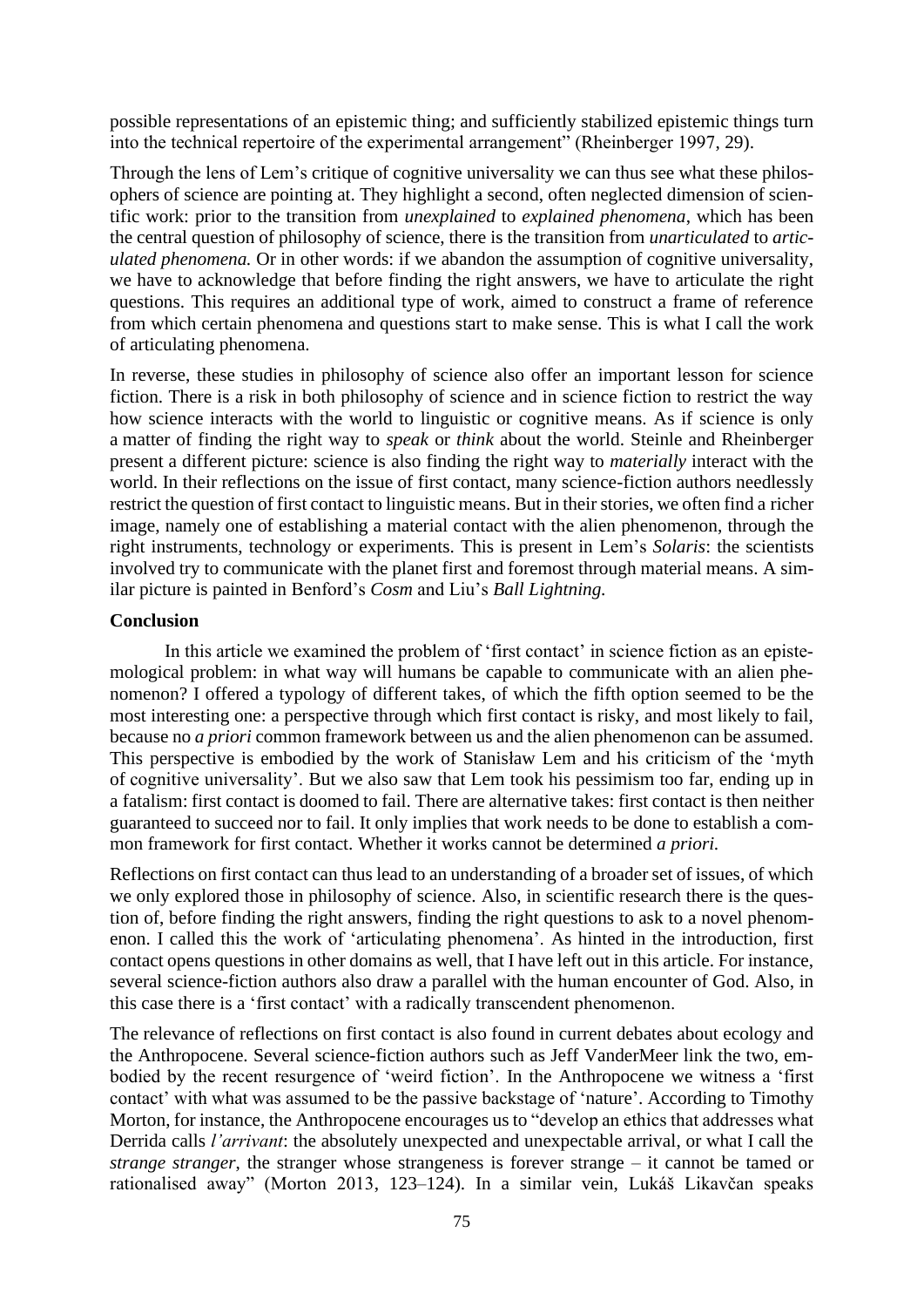of *xenorationality*, "as the term for those forms of reason alien to the human subject which can be met in allusive aesthetic encounters" (Likavčan 2016, 110). The example he uses is that of AlphaGo, who has shown surprising, yet alien moves in his defeat of the human champion in the game go. "Without even grasping the complexity of its strategy by humans watching the game, the machine claimed a decisive victory. Human players were astonished by this confrontation with radical otherness, wholly objective and external." (Likavčan 2016, 112) In that sense, 'first contact' seems to be more omnipresent than many of us are inclined to think. Or again in the words of Likavčan: "Thinking with nature and understanding aliens appear to be strongly similar tasks." (Likavčan 2016, 116)

#### **Acknowledgements**

Research for this article was made possible by the Research Foundation – Flanders (FWO). A previous version of this article was presented at the UWE Philosophy Visiting Speaker Series in Bristol on 18 April 2018. This paper was also inspired by parts of my dissertation, *The Raven and the Trojan Horse: Constructing Nature in Synthetic Biology* (KU Leuven, 2019). I thank my supervisor Paul Cortois, for his many helpful comments on these sections, and the synthetic biologists who, despite first contact, always remained somewhat alien to me. I also thank Daniel Leufer and the anonymous reviewers for their many stylistic and grammatical corrections and feedback.

## **Bibliography**

Adams, D. (2003): *The Hitchhiker's Guide to the Galaxy,* Pan Books.

Benford, G. (1987): Effing the Ineffable. In: Sluser, G. – Rabkin, E. (eds.) *Aliens: The Anthropology of Science Fiction,* Southern Illinois UP, 13–25.

Benford, G. (1998): *Cosm*, Orbit.

Card, O. (1985): *Ender's Game*, Tor Books.

Daston, L. – Galison, P. (2007): *Objectivity*, Zone books.

Eiseley, L. (1957): *The Immense Journey*, Random House.

Feyerabend, P. (1989): Realism and the Historicity of Knowledge, *The Journal of Philosophy*  86(8), 393–406.

Haldeman, J. (2006): *Peace and War*, Gollancz.

Hinz, C. (1988): *Anachronisms*, Mandarin.

Keller, E. (1983): *A Feeling for the Organism,* W. H. Freeman & Company.

Kupperman, J. (1991): Ethics for Extraterrestrials, *American Philosophical Quarterly* 28(4), 311–320.

Langer, J. (2011): *Postcolonialism and Science Fiction*, Palgrave Macmillan.

Lem, S. (1984): *Microworlds*, Harcourt Brace Jovanovich.

Lem, S. (1999): *His Master's Voice*, Northwestern University Press.

Lem, S. (2016): *Solaris*, Faber & Faber.

Likavčan, L. (2016): Aesthetics, Ecology and Google AI: A Preliminary Inquiry into Xenorationality, *Sešit pro umění, teorii a příbuzné zóny* 21, 93–117.

Liu, C. (2018): *Ball Lightning,* Tom Doherty Associates.

Lyotard, J. (1988): *The differend,* Manchester University Press.